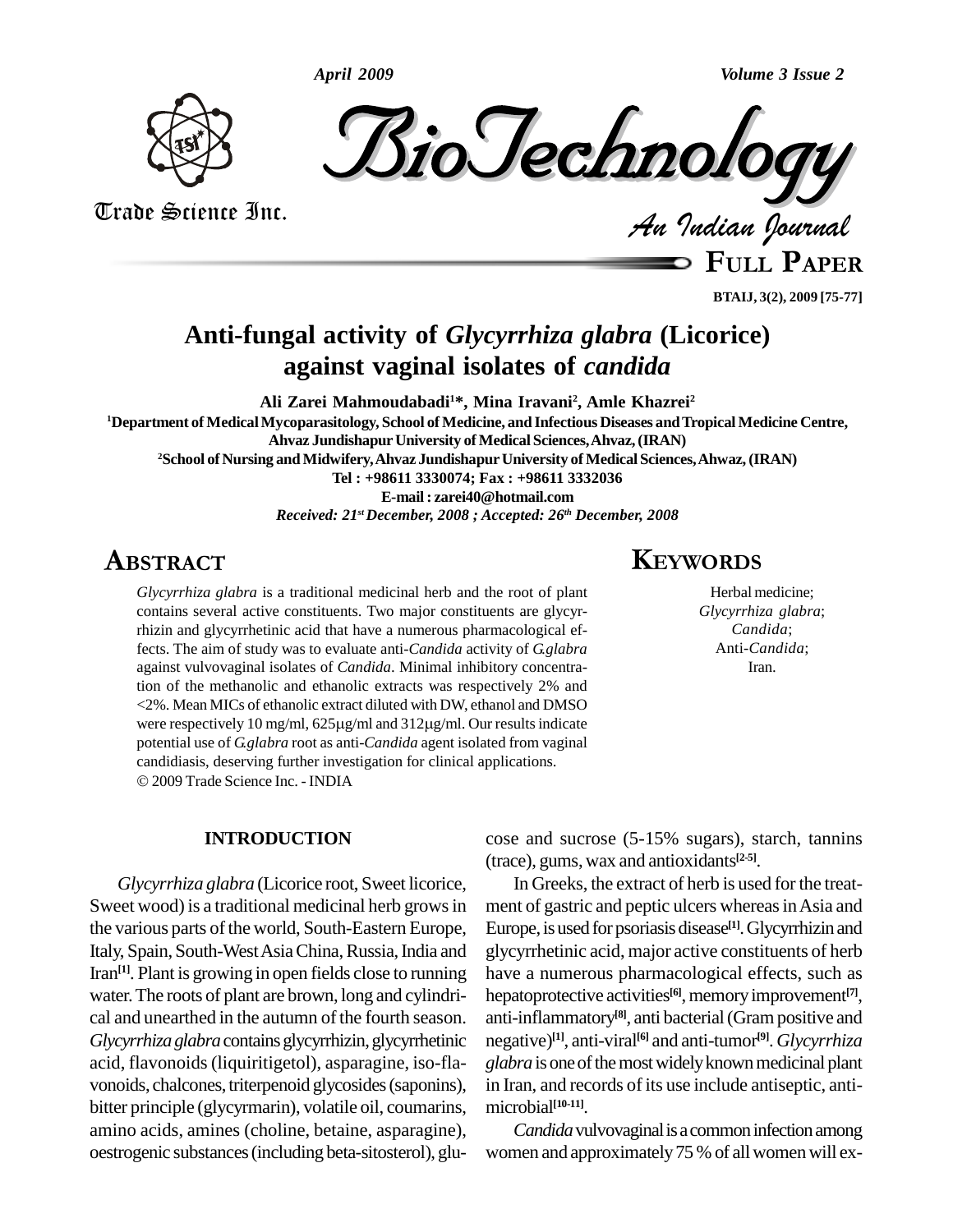### **PAPER**

perience an episode of disease at least once in their lifetimes and recurrent*Candida* vulvovaginal affect up to 5% women **[12]**. The majority of cases of *Candida* vaginitis are caused by *Candida albicans*. The vast majority of strains isolated from the recurrent vaginitis belong to *C.albicans*. In addition non *C.albicans*isolates have a natural greater resistance to the routine antifungal agents, i.e. various azole drugs<sup>[13]</sup>. The aim of and the present study was to evaluate anti-*Candida* activity of *Glycyrrhiza glabra* against different isolates of *Candida* isolated fromvulvovaginal candidiasis.

### **MATERIALSAND METHODS**

#### **Extraction**

The dried roots of *Glycyrrhiza glabra* were obtained from grocery inAhvaz, Iran and identified by agricultural research centre in Isfahan, where voucher specimens were deposited. Aliquots of 50 g of the dried powder of the plant were soaked in ethanol (200 ml),<br>methanol (200 ml) and distilled water (200 ml) in room temperature for 72 h. Extracts were filtered with cotton<br>wood filter paper and then concentrated to dryness in a<br>*vacuo* at 53-55°. In the f wood filter paper and then concentrated to drynessin a

#### **Tested organisms**

Thirteen isolates of *Candida albicans*, one of *C.glabrata* and one *Candida* species isolated from vulvovaginal candidiasis were studied. The*Candida* isolates were identified by standard microbiology methods; CHROMagar Candida (CHROMagar Candida Company, Paris, France), germ-tube test, production of chlamydoconidia on Corn meal agar and growth at 45<sup>o</sup>C. All isolates were sub-cultured on slant of wer Sabouraud DextroseAgar (Merck, Germany) (SDA) and maintained at  $4^{\circ}$ C until use.

#### **Assessment of** *in vitro* **activity**

Fire and Canada Solectivity of the aqueous, with D<br>ethanolic and methanolic extract of *Glycyrrhiza glabra* mg/ml, <sup>100</sup><br>bated at 37<sup>o</sup>C for overnight. A suspension of several *C* The anti-*Candida* bioactivity of the aqueous, was evaluated againstvulvovaginalisolates of*Candida* species. Isolates were sub-cultured on SDA and incucolonies of each isolates was prepared in 2 ml of sterile PBS and adjusted to 70% transmittance (T) by a spectrophotometer at 530 nm. This should result in a sus-

*Indian Journal*

pension containing about  $1\times10^6$  cfu/ml.

In the present study anti-*Candida* activity of *Glycyrrhiza glabra* wasinvestigated byagar well dif-In the present study anti-*Candida* activity of *Glycyrrhiza glabra* was investigated by agar well diffusion method<sup>[14]</sup>. 25µ of yeast suspension was inoculated on the surface of the agar medium and spread using a sterile glass rod. The plates were dried at room temperature for 15 min. Wells of 10 mm in diameter and about 7 mm apart were punctured in the culture media using sterile glass tube.  $0.2$  ml of several dilutions of extracts was administered to fullness for each well. Plates were incubated at 37 <sup>0</sup>C for 24 h and bio activities were determined bymeasuring the diameter of inhibition zone diameter in mm. The lowest extract concentration where there was no visible growth around wells was the Minimum Inhibitory Concentration (MIC). All experiments were repeated three times and mean calculated.

#### **RESULTSAND DISCUSSION**

In the present study the anti-*Candida* activity of *Glycyrrhiza glabra* (aqueous, ethanolic and methanolic) was evaluated against 15 vaginal isolates of*Candida*. In the first stage several dilutions  $(10-1%)$  of aqueous, ethanolic andmethanolic extractsof*Glycyrrhizaglabra* applied on the isolates.Aqueous extract of*Glycyrrhiza glabra* did notshow anyactivity against vaginal isolates. However ethanolic and methanolic extracts showed remarkable activities against tested isolates of *Candida*. Sato et al. **[15]**reported that hot water extracts of *Glycyrrhiza glabra* have no more activity against fungi than ethanol extracts. The Minimal inhibitory concentration (MIC) for methanolic and ethanolic extracts were respectively 2% and <2%. In the second stage, the serial dilutions of ethanolic extract (2-0.03125%) were used for the detection of MIC. The solvents for preparing dilutions were distilled water(DW), ethanol and DMSO. Mean MICs of ethanolic extract diluted with DW, ethanol and DMSO were respectively 10 mg/ml, 625µg/ml and 312µg/ml. The present results indicate that the ethanolic extracts of*Glycyrrhiza glabra* root have markedlyactivityagainst vaginal isolates of *Candida*.

*Glycyrrhiza glabra* is used in Iranian traditional herbal medicine for antiseptic, analgesic and carminative properties<sup>[10]</sup>. Several reports show that *Glycyrrhiza*